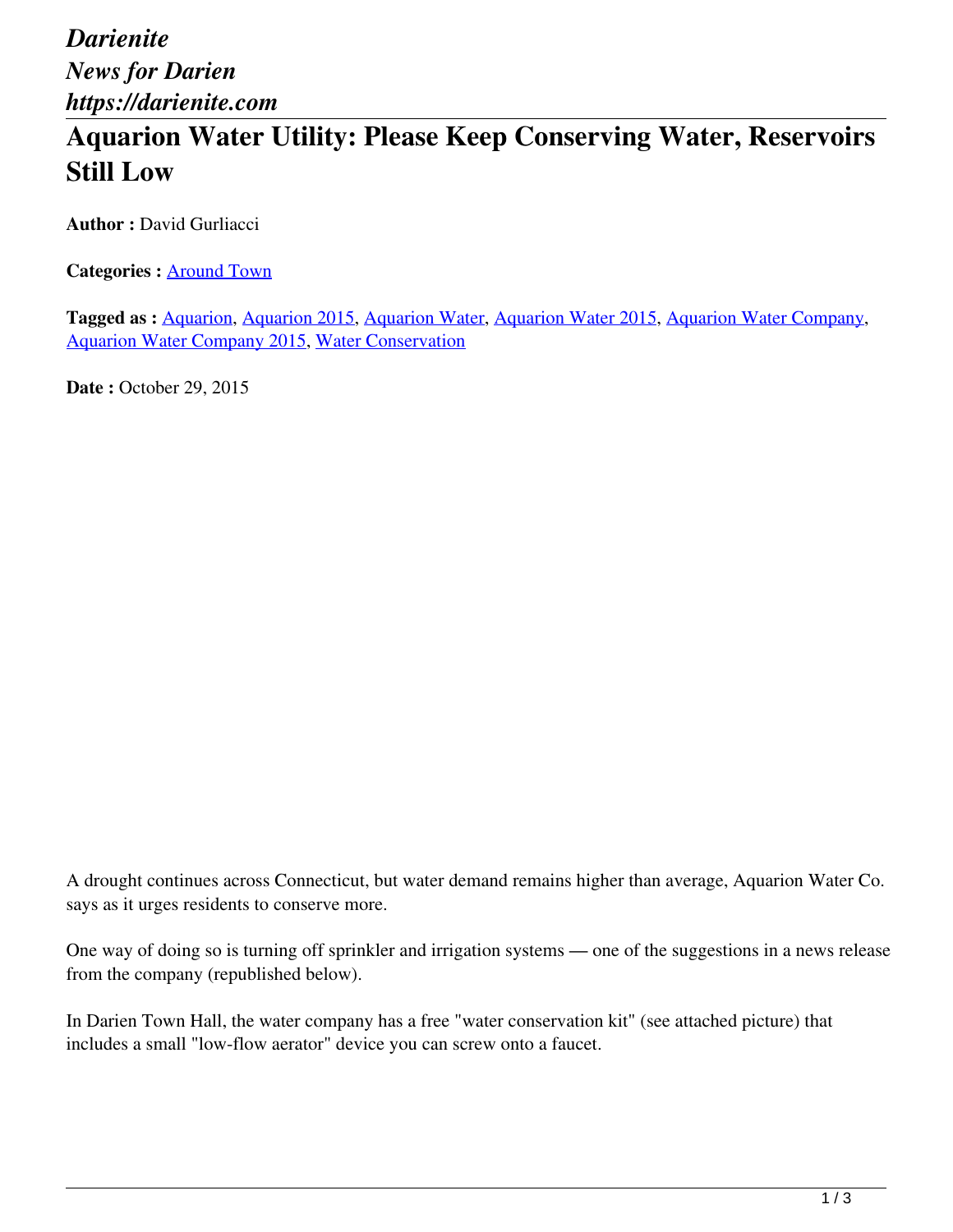## *Darienite News for Darien https://darienite.com*

*\_\_\_\_\_\_\_\_\_\_\_*

*\_\_\_\_\_\_\_\_\_\_\_*

"A faucet aerator is one of the most effective water saving devices you can use in your home," according to a brochure in the conservation kit. "To use, simply unscrew the old faucet attachment and screw on the new one, tightening it by hand. Turn on the water to determine if it is tightened securely."

The kit also includes dye tablets to put in a toilet tank to determine if it's leaking into the bowl and a "drip gauge vial" to put under a dripping faucet in order to calculate how many gallons of water is wasted in a day. (This sounds like a project you can do with your kids or do both to help with conservation and save a little money on your water bill.)

*See* our previous story *about Aquarion asking for water conservation.*

You can find the water conservation kit on a hallway table on the first floor of Town Hall, 2 Renshaw Road. (Turn right after you go in through the main entrance. Town Hall is open from 8:30 a.m. to 4:30 p.m., Monday through Friday.)

*Here's Aquarion's latest* announcement on water conservation*, issued Tuesday, Oct. 27:*

With a statewide drought continuing, higher-than-average water demand, and Connecticut's Department of Public Health asking for voluntary water conservation, Aquarion Water Company is requesting customers to shut down sprinklers and irrigation systems for the season.

Aquarion's reservoirs in the southwest region of the state are below half their capacity. And yet demand is running approximately 12.2 percent higher than for the same period last year.

"Due to the continuing drought and ongoing high water demand, Aquarion is asking customers to turn off sprinklers and irrigation systems for this season," said Charles V. Firlotte, Aquarion President and CEO. "It is important for our customers to support these voluntary conservation measures, and to use our water resources wisely."

This new request follows a previous customer alert and voluntary conservation request a month ago.

To save water, Aquarion recommends that customers:

- Shut off sprinklers and irrigations systems for the season. Lawns and gardens slow down their growth in the fall and need less water. Watering less also encourages roots to grow deeper in the soil to find water
- Repair leaks in plumbing and fixtures